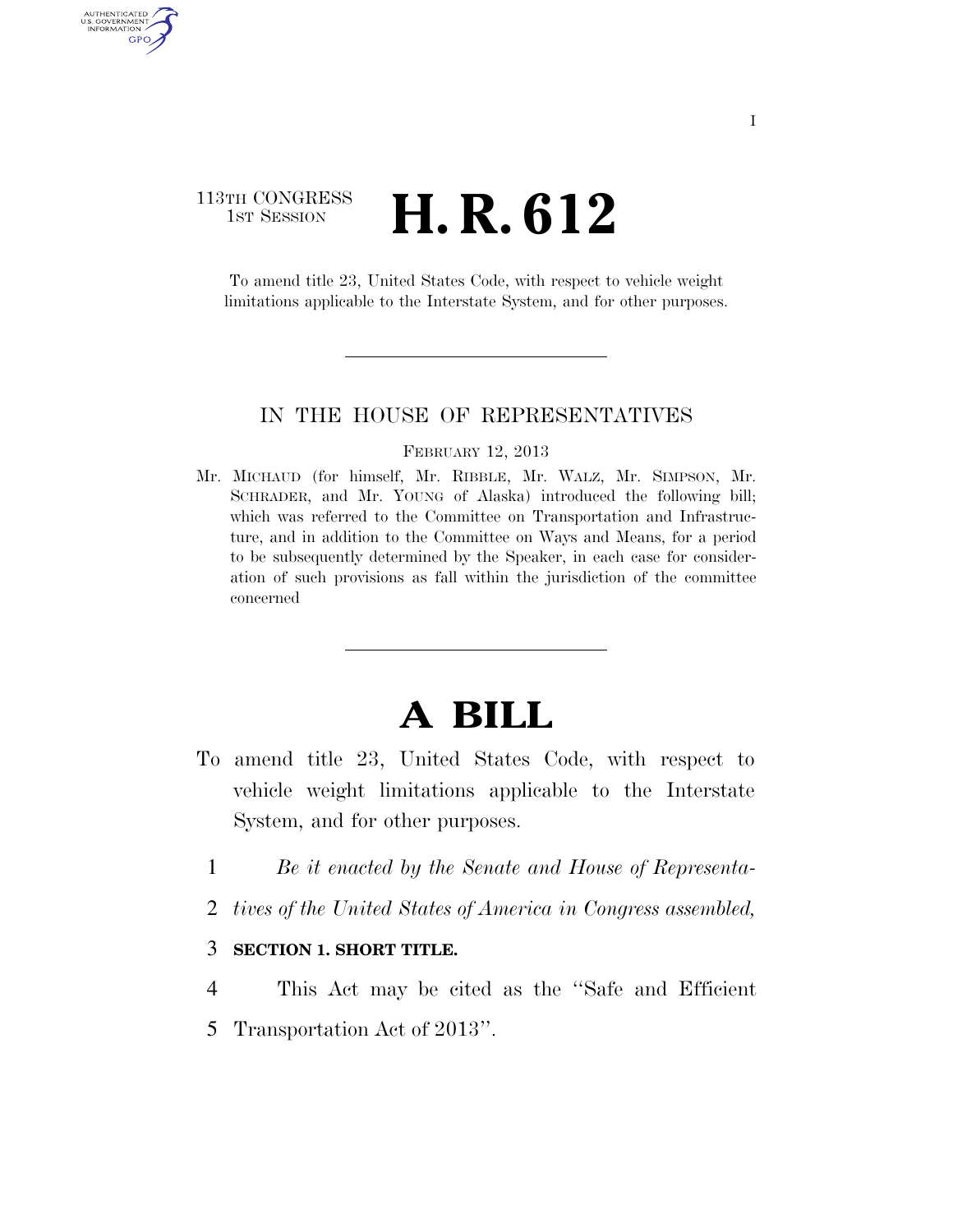| 1      | SEC. 2. MODERNIZED WEIGHT LIMITATIONS FOR CERTAIN                                                                                                                                                                                                                                                                                                      |
|--------|--------------------------------------------------------------------------------------------------------------------------------------------------------------------------------------------------------------------------------------------------------------------------------------------------------------------------------------------------------|
| 2      | <b>VEHICLES.</b>                                                                                                                                                                                                                                                                                                                                       |
| 3      | Section 127 of title 23, United States Code, is                                                                                                                                                                                                                                                                                                        |
| 4      | amended by adding at the end the following:                                                                                                                                                                                                                                                                                                            |
| 5      | "(j) ADDITIONAL EXCEPTION TO WEIGHT REQUIRE-                                                                                                                                                                                                                                                                                                           |
| 6      | MENTS.-                                                                                                                                                                                                                                                                                                                                                |
| 7      | $\lq(1)$ In GENERAL.—Notwithstanding subsection                                                                                                                                                                                                                                                                                                        |
| 8      | (a), a State may authorize a vehicle with a max-                                                                                                                                                                                                                                                                                                       |
| 9      | imum gross weight, including all enforcement toler-                                                                                                                                                                                                                                                                                                    |
| 10     | ances, that exceeds the maximum gross weight oth-                                                                                                                                                                                                                                                                                                      |
| 11     | erwise applicable under subsection (a) to operate on                                                                                                                                                                                                                                                                                                   |
| 12     | the Interstate System routes in the State, if—                                                                                                                                                                                                                                                                                                         |
| $\sim$ | $\mathcal{L}(\mathcal{L}(\mathbf{A})\mathbf{A}^T\mathbf{A}^T\mathbf{A}^T\mathbf{A}^T\mathbf{A}^T\mathbf{A}^T\mathbf{A}^T\mathbf{A}^T\mathbf{A}^T\mathbf{A}^T\mathbf{A}^T\mathbf{A}^T\mathbf{A}^T\mathbf{A}^T\mathbf{A}^T\mathbf{A}^T\mathbf{A}^T\mathbf{A}^T\mathbf{A}^T\mathbf{A}^T\mathbf{A}^T\mathbf{A}^T\mathbf{A}^T\mathbf{A}^T\mathbf{A}^T\math$ |

13  $\langle (A)$  the vehicle is equipped with at least 6 axles;

 ''(B) the weight of any single axle on the vehicle does not exceed 20,000 pounds, includ-17 ing enforcement tolerances;

 ''(C) the weight of any tandem axle on the vehicle does not exceed 34,000 pounds, includ-20 ing enforcement tolerances;

21 ''(D) the weight of any group of 3 or more axles on the vehicle does not exceed 51,000 pounds, including enforcement tolerances; and

24 ''(E) the gross weight of the vehicle does not exceed 97,000 pounds, including enforce-ment tolerances.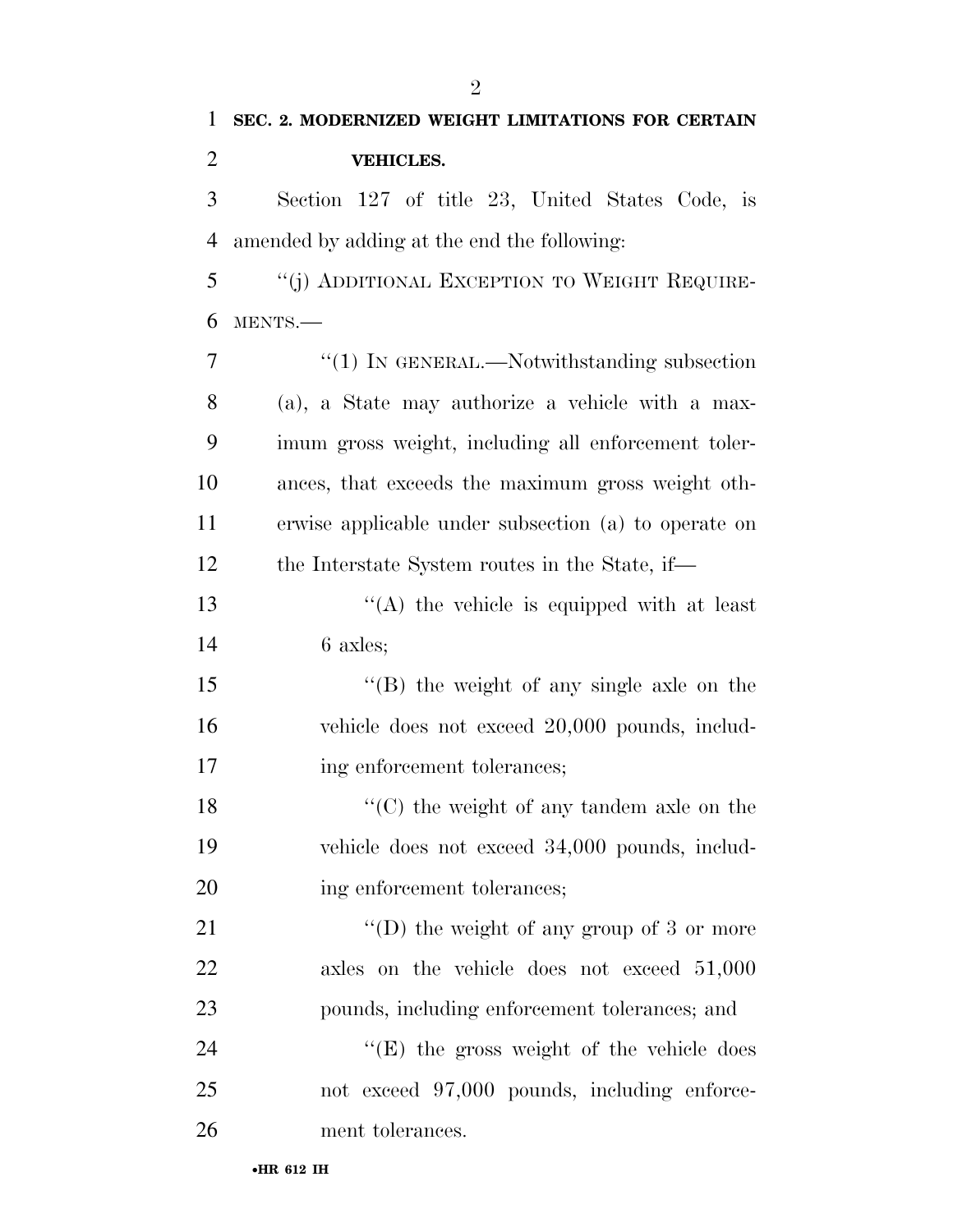| $\mathbf{1}$   | $"(2)$ SPECIAL RULES.—                                   |
|----------------|----------------------------------------------------------|
| $\overline{2}$ | $\lq\lq (A)$ OTHER EXCEPTIONS<br><b>NOT</b><br>$AF-$     |
| 3              | FECTED.—This subsection shall not restrict—              |
| $\overline{4}$ | "(i) a vehicle that may operate under                    |
| 5              | any other provision of this section or an-               |
| 6              | other Federal law; or                                    |
| $\overline{7}$ | "(ii) a State's authority with respect                   |
| 8              | to a vehicle that may operate under any                  |
| 9              | other provision of this section or another               |
| 10             | Federal law.                                             |
| 11             | "(B) INCREASE IN AXLE WEIGHT<br>$RE-$                    |
| 12             | QUIREMENT.—A State may authorize a vehicle               |
| 13             | to exceed the maximum axle weight require-               |
| 14             | ments under any one axle grouping in subpara-            |
| 15             | graph $(B)$ , $(C)$ , or $(D)$ of paragraph $(1)$ by not |
| 16             | more than $2,000$ pounds.                                |
| 17             | "(3) STATE AUTHORIZATION.—A State seeking                |
| 18             | to authorize a vehicle to operate on the Interstate      |
| 19             | System routes within its boundaries under para-          |
| 20             | graph (1) or to increase the maximum axle weight         |
| 21             | requirements under paragraph (2) shall do so pursu-      |
| 22             | ant to authority provided under the laws of the          |
| 23             | State.                                                   |
| 24             | "(4) REPORTING REQUIREMENTS.—                            |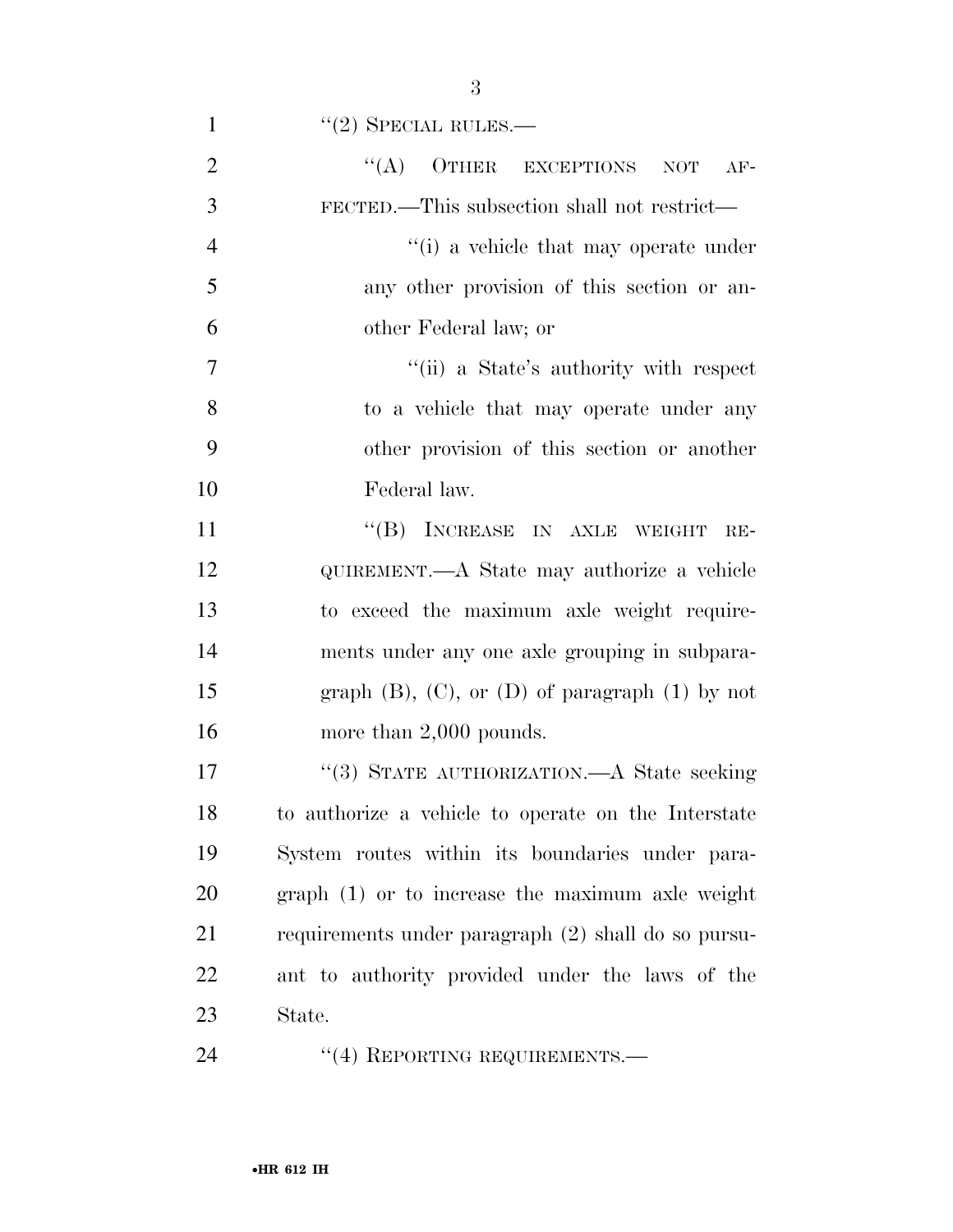| $\mathbf{1}$   | "(A) ANNUAL REPORT.—If a State author-            |
|----------------|---------------------------------------------------|
| $\overline{2}$ | izes vehicles described in paragraph (1) to oper- |
| 3              | ate on highway routes in the State in a fiscal    |
| $\overline{4}$ | year, the State shall submit to the Secretary for |
| 5              | the fiscal year an annual report at such time,    |
| 6              | in such manner, and containing such informa-      |
| 7              | tion as the Secretary may require, including, at  |
| 8              | a minimum, the following:                         |
| 9              | "(i) An identification of highway                 |
| 10             | routes in the State, including routes not on      |
| 11             | the Interstate System, on which the State         |
| 12             | authorizes vehicles described in paragraph        |
| 13             | $(1)$ to operate.                                 |
| 14             | "(ii) A description of the operating re-          |
| 15             | quirements and gross vehicle weight limits        |
| 16             | applicable to the vehicles described in para-     |
| 17             | $graph(1)$ .                                      |
| 18             | "(iii) Safety statistics, including esti-         |
| 19             | mated vehicle miles traveled data, con-           |
| 20             | cerning the vehicles described in paragraph       |
| 21             | (1).                                              |
| 22             | "(B) PUBLIC AVAILABILITY.—The Sec-                |
| 23             | retary shall make all information required        |
| 24             | under subparagraph (A) available to the public.   |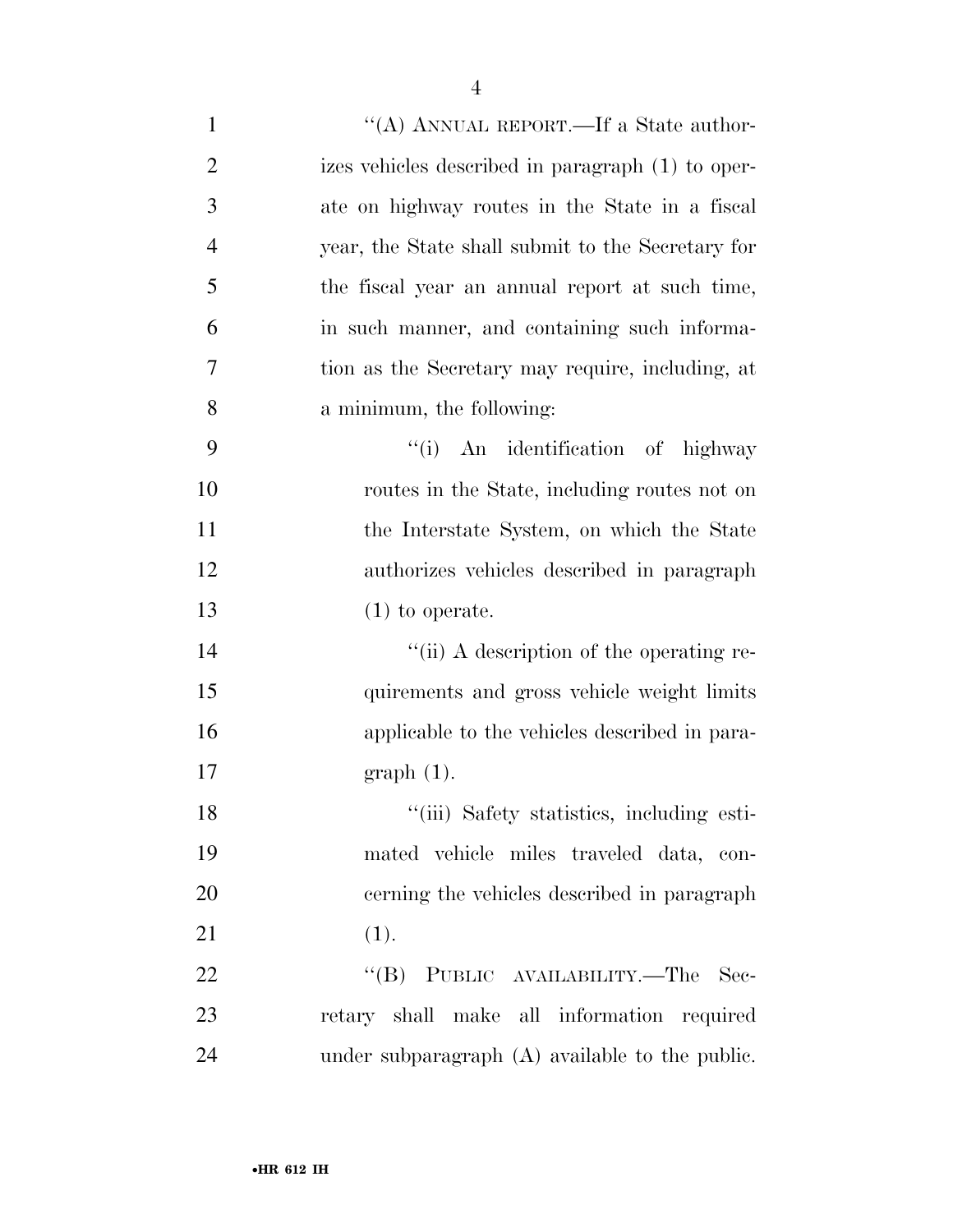1 "(5) TERMINATION.—The Secretary may termi- nate the operation of vehicles authorized under this subsection on a specific Interstate System route seg- ment if the Secretary determines that such operation poses an unreasonable safety risk based on an engi- neering analysis or an analysis of safety data or any other applicable data the Secretary may use.

8 "(6) WAIVER OF HIGHWAY FUNDING REDUC- TION.—Notwithstanding subsection (a), the total amount of funds apportioned to a State under sec- tion 104(b)(1) for any period may not be reduced under subsection (a) if the State authorizes a vehicle described in paragraph (1) to operate on the Inter- state System in the State in accordance with this subsection or subsection (k).

16 "(k) VEHICLES LAWFULLY OPERATING ON DECEM- BER 31, 2012.—In addition to authority otherwise pro- vided to a State under this section, a State may permit a vehicle with a gross vehicle weight that could have been lawfully operated on the Interstate System in the State on December 31, 2012, to operate on the Interstate Sys- tem in that State upon the date of enactment of this sub-section.''.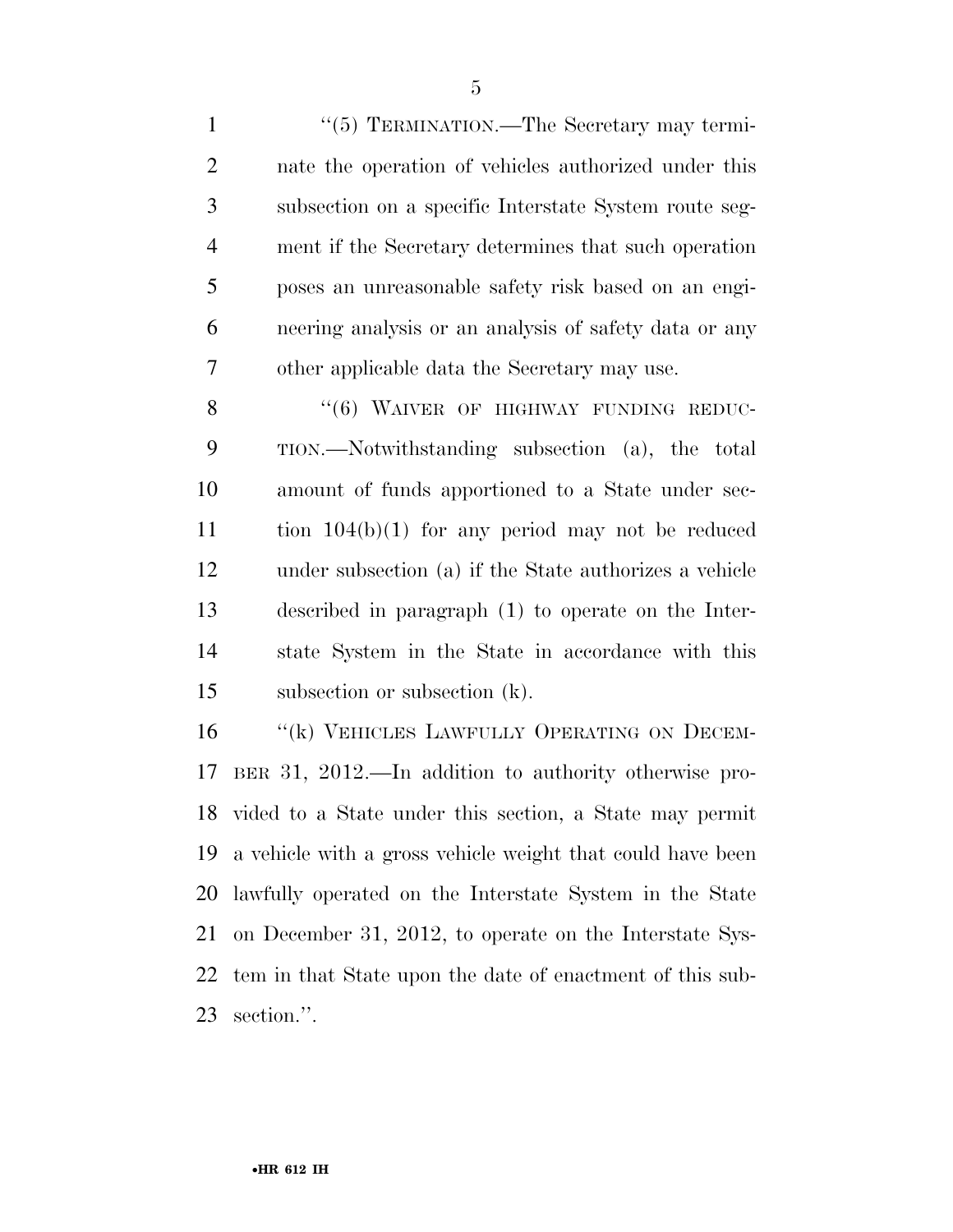**SEC. 3. SAFE AND EFFICIENT VEHICLE BRIDGE INFRA-**

 **STRUCTURE IMPROVEMENT PROGRAM.**  (a) IN GENERAL.—Chapter 1 of title 23, United States Code, is amended by adding at the end the fol- lowing: **''§ 171. Safe and efficient vehicle bridge infrastruc-**

# **ture improvement program**

 ''(a) ESTABLISHMENT.—The Secretary shall estab- lish a safe and efficient vehicle bridge infrastructure im-provement program in accordance with this section.

 ''(b) APPORTIONMENT OF FUNDS TO ELIGIBLE STATES.—

13 "(1) IN GENERAL.—On October 1 of each fiscal year, the Secretary shall apportion, in accordance with paragraph (2), the sums made available out of the Safe and Efficient Vehicle Trust Fund for that fiscal year to carry out this section.

18 "(2) RATIO TO ELIGIBLE STATES.—The sums made available out of the Safe and Efficient Vehicle Trust Fund shall be apportioned among eligible States in a ratio that—

22 ''(A) the total vehicle miles traveled on Interstate System highways by vehicles author- ized to travel on such highways pursuant to sec- tion 127(j) in each eligible State, as determined by the Secretary; bears to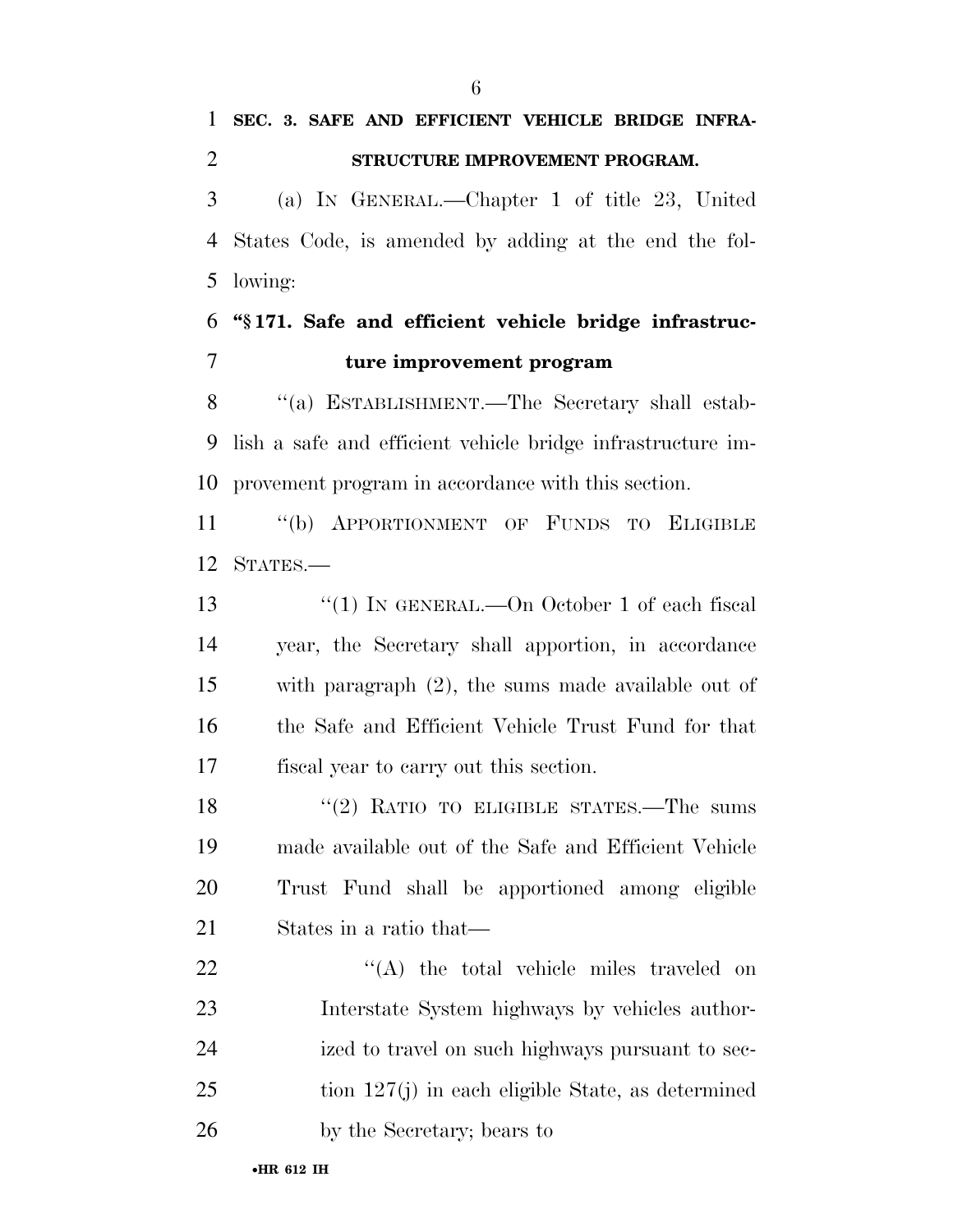1 ''(B) the total vehicle miles traveled on Interstate System highways by vehicles author- ized to travel on such highways pursuant to sec- tion 127(j) in all eligible States, as determined by the Secretary.

 ''(c) ELIGIBLE PROJECTS.—An eligible State that re- ceives an apportionment in a fiscal year under subsection (b) shall use the amounts of the apportionment for bridge projects eligible for assistance under this chapter that are located on the Interstate System.

 ''(d) CONTRACT AUTHORITY.—Funds made available out of the Safe and Efficient Vehicle Trust Fund to carry out this section shall be available for obligation in the same manner as if the funds were made available from the Highway Trust Fund (other than the Mass Transit Account).

 ''(e) ELIGIBLE STATE DEFINED.—In this section, the term 'eligible State' means a State that authorizes a vehicle described in section 127(j) to operate on the Inter-state System within its borders.''.

 (b) CLERICAL AMENDMENT.—The analysis for such chapter is amended by adding at the end the following: ''171. Safe and efficient vehicle bridge infrastructure improvement program.''.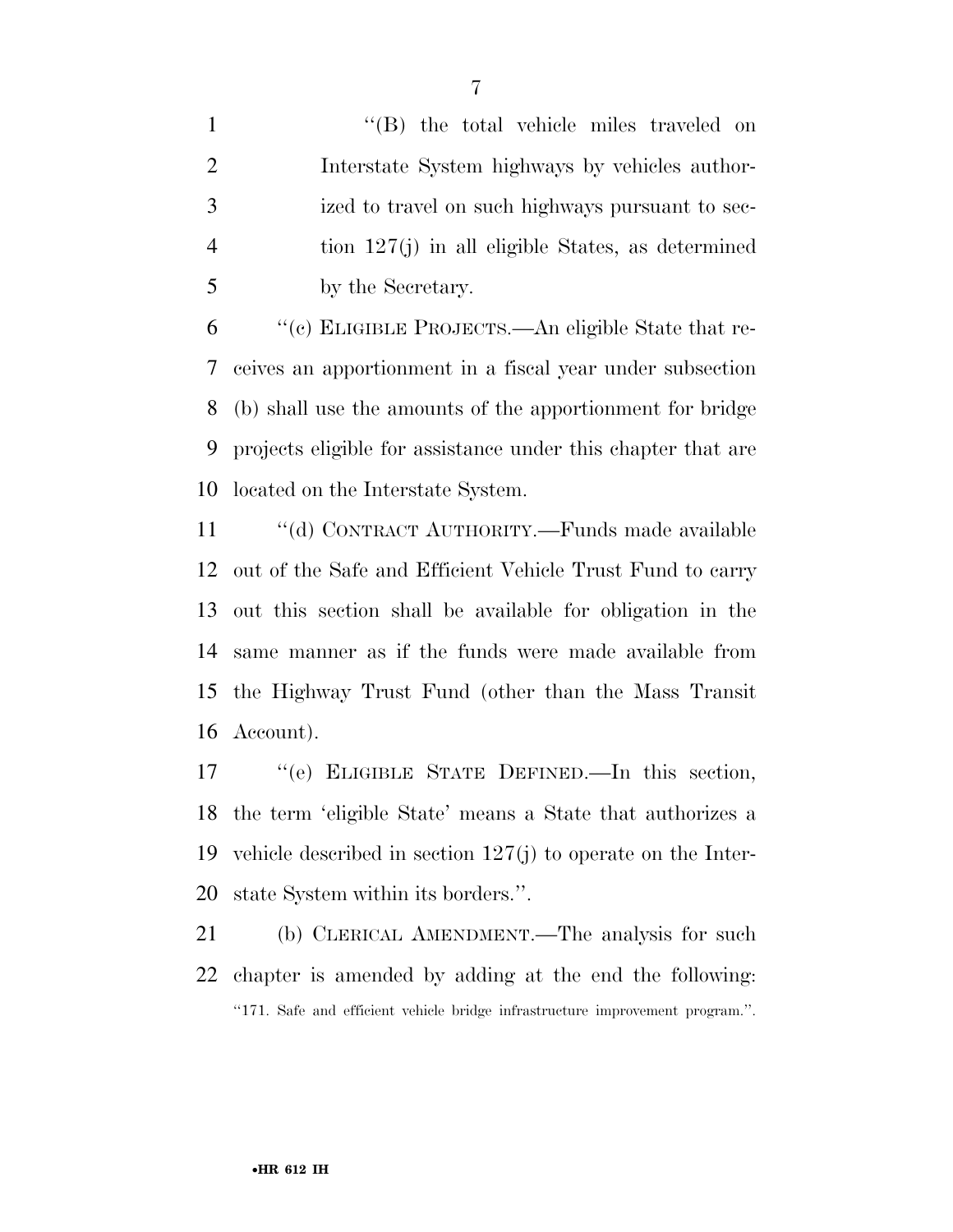#### **SEC. 4. SAFE AND EFFICIENT VEHICLE CHARGES.**

 (a) IN GENERAL.—Subsection (a) of section 4481 of the Internal Revenue Code of 1986 is amended by adding at the end the following:

 ''In the case of the use of any highway motor vehicle de- scribed in section 127(j) of title 23, United States Code, if that vehicle is used on the Interstate System with a gross weight in excess of 80,000 pounds, in lieu of the rate in the table, the rate shall be equal to the lesser of— ''(1) \$100 per year, plus \$22 for each 1,000 pounds (or fraction thereof) in excess of 55,000

pounds, or

13  $\frac{13}{2}$   $\frac{13}{2}$  \$800 per year.".

 (b) EFFECTIVE DATE.—The amendment made by this section shall apply to taxable periods beginning after the date of the enactment of this Act.

#### **SEC. 5. SAFE AND EFFICIENT VEHICLE TRUST FUND.**

 (a) IN GENERAL.—Subchapter A of chapter 98 of the Internal Revenue Code of 1986 (relating to the trust fund code) is amended by adding at the end the following new section:

#### **''SEC. 9512. SAFE AND EFFICIENT VEHICLE TRUST FUND.**

23 "(a) CREATION OF FUND.—There is hereby estab- lished in the Treasury of the United States a fund to be known as the 'Safe and Efficient Vehicle Trust Fund', consisting of such amounts as may be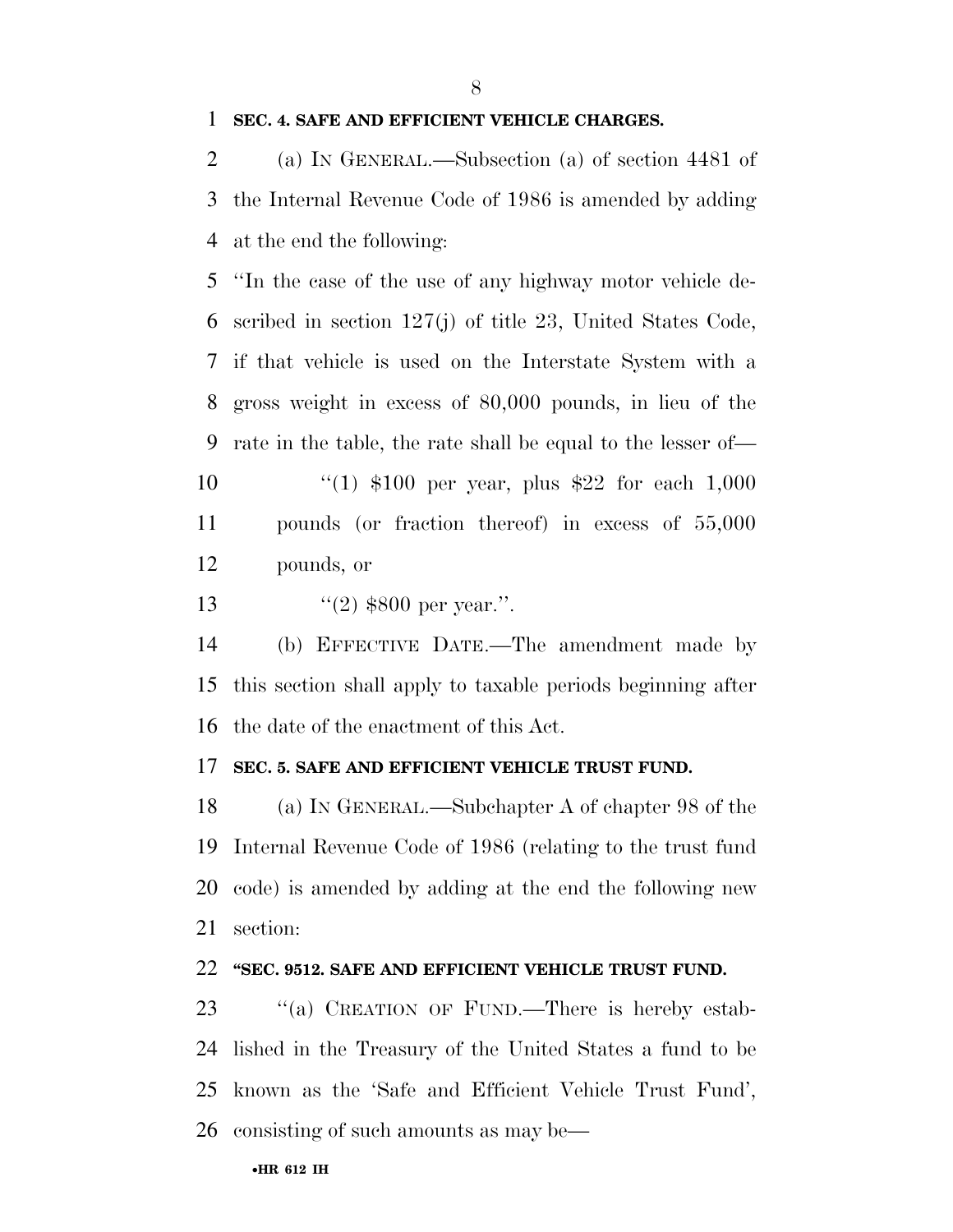1  $\frac{1}{2}$  (1) appropriated to the Safe and Efficient Ve- hicle Trust Fund as provided in this section, or ''(2) credited to the Safe and Efficient Vehicle

Trust Fund as provided in section 9602(b).

 ''(b) TRANSFER TO SAFE AND EFFICIENT VEHICLE TRUST FUND OF AMOUNTS EQUIVALENT TO CERTAIN TAXES.—There are hereby appropriated to the Safe and Efficient Vehicle Trust Fund amounts equivalent to the taxes received in the Treasury under section 4481(a) which are attributable to the use of any highway motor vehicle described in section 127(j) of title 23, United States Code, if that vehicle is used on the Interstate Sys-tem with a gross weight in excess of 80,000 pounds.

 ''(c) EXPENDITURES FROM SAFE AND EFFICIENT VEHICLE TRUST FUND.—Amounts in the Safe and Effi- cient Vehicle Trust Fund shall be available, as provided by appropriations Acts, for fiscal years beginning 1 year after the date of the enactment of this section for projects eligible for assistance under section 171(c) of title 23, United States Code.''.

21 (b) CONFORMING AMENDMENTS.—

 (1) Paragraph (1) of section 9503(b) of such Code is amended by striking the period at the end and inserting '', and taxes received under section 4481 shall be determined without regard to those re